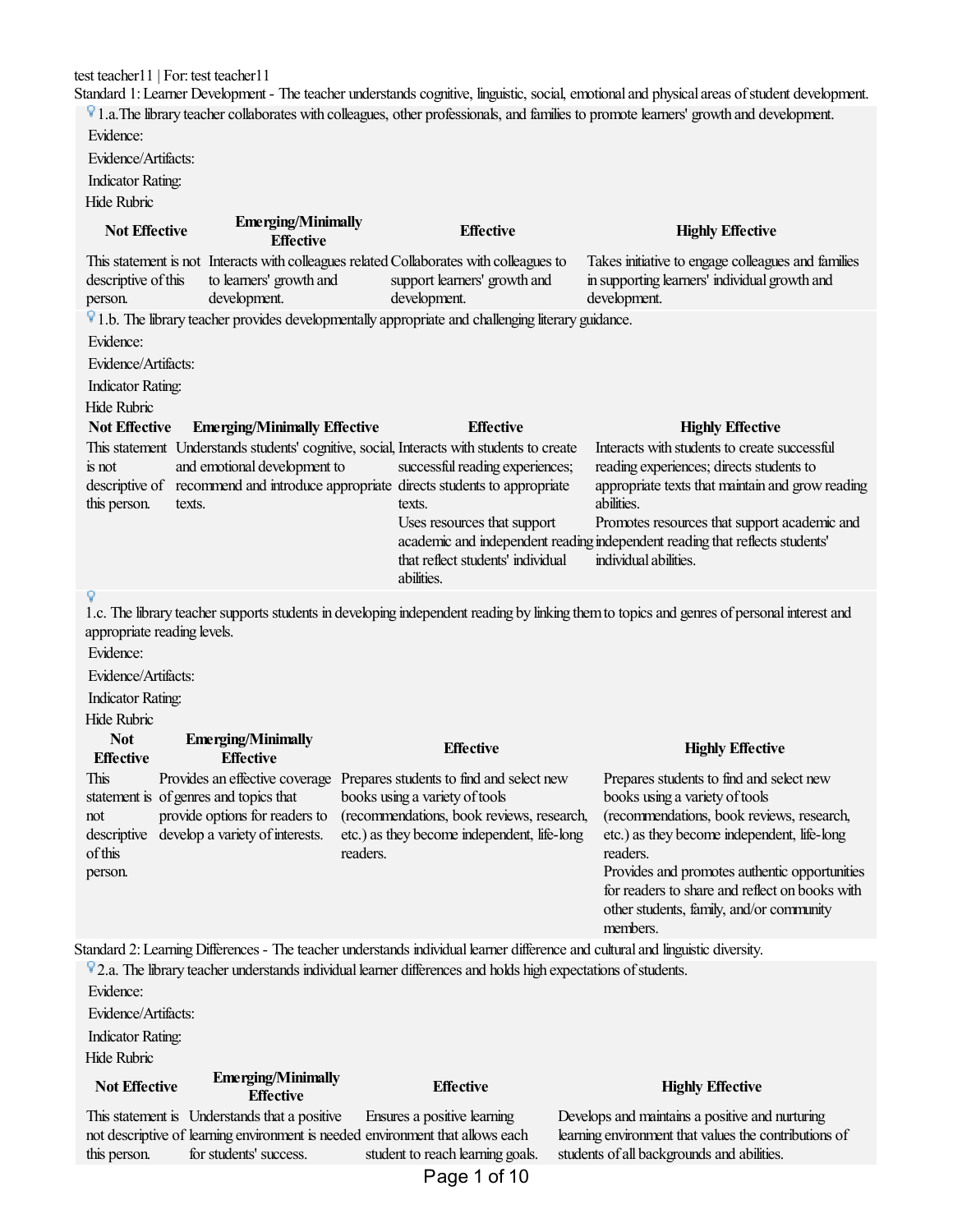7.b. The library teacher designs, adapts, and delivers instruction to address students' diverse learning strengths and needs. Evidence:

Evidence/Artifacts:

Indicator Rating:

| Hide Rubric                                                                                                         |                                                                                                                                                                                                                                                                                                                                    |                                                                                                                                                                                                                                                   |                                                                                                                                                                                                                                                                                                                                                                                                                                 |
|---------------------------------------------------------------------------------------------------------------------|------------------------------------------------------------------------------------------------------------------------------------------------------------------------------------------------------------------------------------------------------------------------------------------------------------------------------------|---------------------------------------------------------------------------------------------------------------------------------------------------------------------------------------------------------------------------------------------------|---------------------------------------------------------------------------------------------------------------------------------------------------------------------------------------------------------------------------------------------------------------------------------------------------------------------------------------------------------------------------------------------------------------------------------|
| <b>Not Effective</b>                                                                                                | <b>Emerging/Minimally</b><br><b>Effective</b>                                                                                                                                                                                                                                                                                      | <b>Effective</b>                                                                                                                                                                                                                                  | <b>Highly Effective</b>                                                                                                                                                                                                                                                                                                                                                                                                         |
| this person.                                                                                                        | This statement is Identifies diverse learning<br>not descriptive of strengths and needs.<br>Uses teaching materials that<br>represent diverse cultures<br>and learner differences.                                                                                                                                                 | Designs, adapts, and delivers instruction to<br>honor individual differences and learning<br>strengths and needs.<br>lessons that counteract stereotypes and uses<br>culturally responsive instruction.                                           | Uses learner differences as an asset in<br>designing effective instruction for all<br>patrons.<br>Evaluates, selects, and promotes materials and Scaffolds support for diverse learners in the<br>library and matches resources and<br>strategies to individual patron needs.<br>Standard 3: Learning Environments - The teacher works with learners to create environments that support individual and collaborative learning, |
|                                                                                                                     | social interactions, active engagement in learning, and self-motivation.                                                                                                                                                                                                                                                           |                                                                                                                                                                                                                                                   |                                                                                                                                                                                                                                                                                                                                                                                                                                 |
| expectations, and procedures.<br>Evidence:<br>Evidence/Artifacts:<br><b>Indicator Rating:</b><br><b>Hide Rubric</b> |                                                                                                                                                                                                                                                                                                                                    | 3.a. The library teacher develops learning experiences that engage and support students as self- directed learners who internalize routines,                                                                                                      |                                                                                                                                                                                                                                                                                                                                                                                                                                 |
| <b>Not Effective</b>                                                                                                | <b>Emerging/Minimally</b><br><b>Effective</b>                                                                                                                                                                                                                                                                                      | <b>Effective</b>                                                                                                                                                                                                                                  | <b>Highly Effective</b>                                                                                                                                                                                                                                                                                                                                                                                                         |
| This statement is<br>this person.<br>Q                                                                              |                                                                                                                                                                                                                                                                                                                                    | Implements routines Establishes and maintains routines, expectations, Collaborates with students and teachers in<br>not descriptive of for library procedures. and procedures that support effective and<br>appropriate use of library resources. | establishing and reflecting on library procedures<br>to improve the learning environment.                                                                                                                                                                                                                                                                                                                                       |
| support, and inquiry.<br>Evidence:<br>Evidence/Artifacts:<br><b>Indicator Rating:</b><br>Hide Rubric                |                                                                                                                                                                                                                                                                                                                                    |                                                                                                                                                                                                                                                   | 3.b. The library teacher collaborates with students and teachers to establish a positive learning climate of openness, respectful interactions,                                                                                                                                                                                                                                                                                 |
| <b>Not Effective</b>                                                                                                | <b>Emerging/Minimally</b><br><b>Effective</b>                                                                                                                                                                                                                                                                                      | <b>Effective</b>                                                                                                                                                                                                                                  | <b>Highly Effective</b>                                                                                                                                                                                                                                                                                                                                                                                                         |
| This statement is<br>not descriptive of<br>this person.                                                             | Promotes a positive<br>climate.                                                                                                                                                                                                                                                                                                    | Collaborates with students to establish a positive<br>and respectful learning learning climate of openness, respectful<br>interactions, support, and inquiry.                                                                                     | Models positive learning interactions and<br>guides students to consistently refine<br>interactions through self-reflection.<br>Models appropriate inquiry and respectful<br>interactions with varying viewpoints<br>throughout the research process.                                                                                                                                                                           |
| Evidence:<br>Evidence/Artifacts:<br><b>Indicator Rating:</b>                                                        |                                                                                                                                                                                                                                                                                                                                    | V3.c. The library teacher uses positive management strategies, including the resources of space, time, and attention.                                                                                                                             |                                                                                                                                                                                                                                                                                                                                                                                                                                 |
| Hide Rubric<br><b>Not Effective</b>                                                                                 |                                                                                                                                                                                                                                                                                                                                    | <b>Effective</b>                                                                                                                                                                                                                                  | <b>Highly Effective</b>                                                                                                                                                                                                                                                                                                                                                                                                         |
| not descriptive<br>of this person.                                                                                  | <b>Emerging/Minimally Effective</b><br>This statement is Organizes the physical environment in a<br>clean, visually appealing manner that<br>supports the purpose of a library.<br>Organizes a schedule that encourages<br>use of the library.<br>Creates an environment that supports<br>positive social interactions between the | Maintains a functional and<br>organized physical environment,<br>conducive to thought and<br>interaction.<br>Manages schedules, pacing, and<br>transitions to maximize learning<br>time.                                                          | Coordinates and organizes space, time, and<br>attention so that it is conducive to multiple<br>learning activities.<br>Fosters patrons' abilities to manage their<br>own learning time.<br>Encourages patrons' involvement in<br>maintaining and monitoring their own                                                                                                                                                           |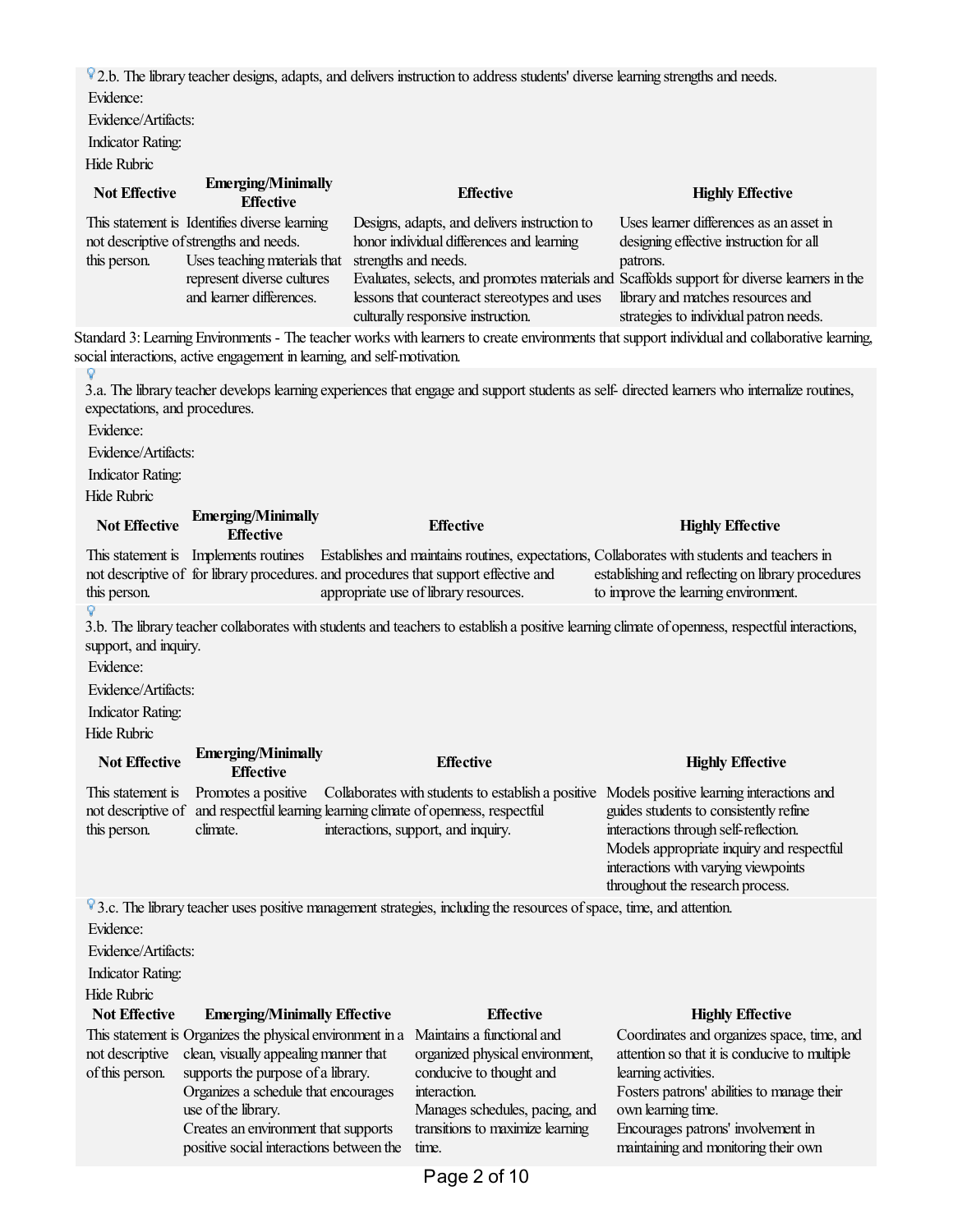| librarian and patrons.                                                                                                                                                                                                                                                                                             | Proactively gains and maintains<br>patrons' attention through active<br>participation.                                                                                                                                                                                 | contribution to a positive learning<br>environment.                                                                                                     |
|--------------------------------------------------------------------------------------------------------------------------------------------------------------------------------------------------------------------------------------------------------------------------------------------------------------------|------------------------------------------------------------------------------------------------------------------------------------------------------------------------------------------------------------------------------------------------------------------------|---------------------------------------------------------------------------------------------------------------------------------------------------------|
| V3.d. The library teacher extends the learning environment using technology, media, and local and global resources.<br>Evidence:<br>Evidence/Artifacts:                                                                                                                                                            |                                                                                                                                                                                                                                                                        |                                                                                                                                                         |
| <b>Indicator Rating:</b>                                                                                                                                                                                                                                                                                           |                                                                                                                                                                                                                                                                        |                                                                                                                                                         |
| <b>Hide Rubric</b><br><b>Not Effective Emerging/Minimally Effective</b>                                                                                                                                                                                                                                            | <b>Effective</b>                                                                                                                                                                                                                                                       | <b>Highly Effective</b>                                                                                                                                 |
| This statement is Knows and applies basic<br>technology skills to manage the<br>not descriptive<br>of this person.                                                                                                                                                                                                 | Incorporates and promotes a variety of<br>technology tools and media in the learning<br>library collection and circulation. environment; uses local and global resources.                                                                                              | Actively and consistently incorporates<br>technology and media; regularly<br>integrates local and global resources.                                     |
| Standard 4: Content Knowledge - The teacher understands the central concepts, tools of inquiry, and structures of the discipline.                                                                                                                                                                                  |                                                                                                                                                                                                                                                                        |                                                                                                                                                         |
| 4.a. The library teacher knows the content of the library media discipline and demonstrates a knowledge of the Utah Core Standards for<br>Library Media and references them in individual and collaborative planning.<br>Evidence:<br>Evidence/Artifacts:<br><b>Indicator Rating:</b><br>Hide Rubric<br><b>Not</b> |                                                                                                                                                                                                                                                                        |                                                                                                                                                         |
| <b>Emerging/Minimally Effective</b><br><b>Effective</b>                                                                                                                                                                                                                                                            | <b>Effective</b>                                                                                                                                                                                                                                                       | <b>Highly Effective</b>                                                                                                                                 |
| This<br>References the Utah Core Standards for<br>statement is Library Media in the preparation of lesson Standards for Library Media and current<br>plans and conveys accurate information<br>not<br>about library media practices.<br>descriptive<br>of this<br>person.                                          | Bases instruction on the Utah Core<br>research to create rigorous and relevant<br>learning activities.<br>Demonstrates a knowledge of key Core<br>Standards for other subject areas to<br>support collaboration with teachers in<br>developing curriculum and content. | Continually updates knowledge of the<br>library media discipline and connects<br>concepts across other disciplines to<br>support student understanding. |
| V4.b. The library teacher engages students in applying methods of inquiry and standards of evidence of the discipline.                                                                                                                                                                                             |                                                                                                                                                                                                                                                                        |                                                                                                                                                         |
| Evidence:                                                                                                                                                                                                                                                                                                          |                                                                                                                                                                                                                                                                        |                                                                                                                                                         |
| Evidence/Artifacts:                                                                                                                                                                                                                                                                                                |                                                                                                                                                                                                                                                                        |                                                                                                                                                         |
| <b>Indicator Rating:</b>                                                                                                                                                                                                                                                                                           |                                                                                                                                                                                                                                                                        |                                                                                                                                                         |
| Hide Rubric<br><b>Emerging/Minimally</b>                                                                                                                                                                                                                                                                           |                                                                                                                                                                                                                                                                        |                                                                                                                                                         |
| <b>Not Effective</b><br><b>Effective</b>                                                                                                                                                                                                                                                                           | <b>Effective</b>                                                                                                                                                                                                                                                       | <b>Highly Effective</b>                                                                                                                                 |
| This statement is Understands general<br>not descriptive methods and standards<br>of this person.<br>used in inquiry and<br>research.                                                                                                                                                                              | In collaboration with a classroom teacher, teaches<br>methods of inquiry, problem-solving, and critical thinking<br>consistent with the standards of the academic discipline.                                                                                          | Develops opportunities for self-<br>directed student inquiry and<br>problem-solving across multiple<br>disciplines.                                     |
| Standard 5: Assessment - The teacher uses multiple methods of assessment to engage learners in their own growth, monitor learner progress,<br>guide planning and instruction, and determine whether the outcomes described in content standards have been met.                                                     |                                                                                                                                                                                                                                                                        |                                                                                                                                                         |
| 5.a. The library teacher engages students in using appropriate assessments to match individual students with reading materials and resources<br>for a variety of tasks.<br>Evidence:<br>Evidence/Artifacts:<br><b>Indicator Rating:</b><br><b>Hide Rubric</b><br><b>Not Effective</b>                              | <b>Effective</b>                                                                                                                                                                                                                                                       |                                                                                                                                                         |
| <b>Emerging/Minimally Effective</b><br>This statement Asks general questions to solicit appropriate Interacts with students to determine their                                                                                                                                                                     |                                                                                                                                                                                                                                                                        | <b>Highly Effective</b><br>Creates connections between                                                                                                  |
| information about a student's needs or<br>is not<br>descriptive of abilities and provide accurate basic feedback feedback and direction for reading and<br>this person.<br>to student.                                                                                                                             | needs and abilities and to provide accurate<br>research tasks.                                                                                                                                                                                                         | student's known abilities and<br>interests and new or innovative<br>selections.                                                                         |
|                                                                                                                                                                                                                                                                                                                    | Page 3 of 10                                                                                                                                                                                                                                                           |                                                                                                                                                         |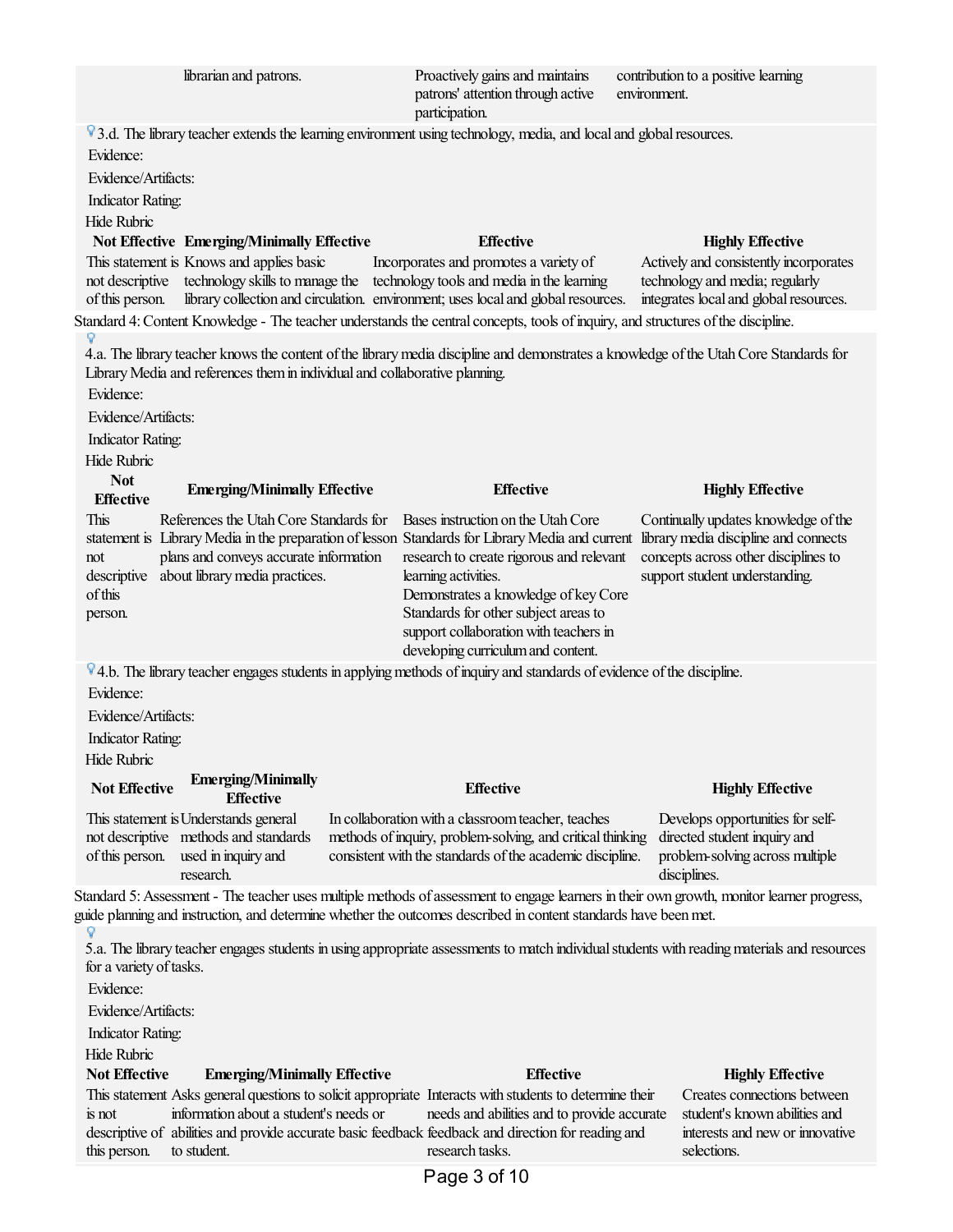$\sqrt[6]{}$  5.b. The library teacher uses effective assessments when teaching a class lesson that match the learning objectives Evidence:

Evidence/Artifacts:

Indicator Rating:

Hide Rubric

| TINN INWIN                 |                                                      |                                            |                                                                                                                                          |
|----------------------------|------------------------------------------------------|--------------------------------------------|------------------------------------------------------------------------------------------------------------------------------------------|
|                            | Not Effective Emerging/Minimally<br><b>Effective</b> | <b>Effective</b>                           | <b>Highly Effective</b>                                                                                                                  |
|                            |                                                      |                                            | This statement Selects assessments to Designs or selects pre-assessments, formative, Selects and integrates varied assessment types that |
| is not                     | match learning                                       | and summative assessments in a variety of  | match learning objects, include targets, and involves                                                                                    |
| descriptive of objectives. |                                                      | formats that match learning objectives and | learners in demonstrating student growth                                                                                                 |

performance.

5.c. The library teacher collaborates with the classroom teacher on appropriate formative and/or summative assessments during a cooperative project.

Evidence:

this person

Evidence/Artifacts:

Indicator Rating:

Hide Rubric

|              | Not Effective Emerging/Minimally Effective       | <b>Effective</b>                      | <b>Highly Effective</b>                                                       |
|--------------|--------------------------------------------------|---------------------------------------|-------------------------------------------------------------------------------|
|              | This statement This statement is minimally       | Collaborates with the classroom       | Seeks opportunities to co-create assessments                                  |
| is not       | descriptive of this person. Knows                | teacher in determining assessments of | with the classroom teacher to co-assess                                       |
|              | descriptive of appropriate assessment principles |                                       | student performance during cooperative student performance during cooperative |
| this person. | and procedures.                                  | projects.                             | projects.                                                                     |

Standard 6: Instructional Planning - The teacher plans instruction to support students in meeting rigorous learning goals by drawing upon knowledge of content areas, Core Curriculum standards, instructional best practices, and the community context.

 $\sqrt[6]{6}$ .a. The library teacher plans instruction based on the approved state Standards.

include targets.

Evidence:

Evidence/Artifacts:

Indicator Rating:

Hide Rubric

## **Not Effective Emerging/Minimally Effective Effective Highly Effective** This statement is Uses the UtahCore not descriptive of Standards for Library Media based on the Utah Core this person. to inform learning activities. Standards for Library Media. Systematically plans instruction Develops shortand long-terminstructional plans that include a content-based scope and sequence based on the Utah Core Standards for Library Media.

6.b. The library teacher individually and collaboratively selects and creates learning experiences that are appropriate for reaching content standards, relevant to learners, and based on principles of effective instruction.

Evidence:

Evidence/Artifacts:

Indicator Rating:

Hide Rubric

| <b>Not Effective</b> | <b>Emerging/Minimally</b><br><b>Effective</b> | <b>Effective</b>            | <b>Highly Effective</b>                                                                         |
|----------------------|-----------------------------------------------|-----------------------------|-------------------------------------------------------------------------------------------------|
| This statement is    | Selects learning                              | Adapts learning experiences | Creates learning experiences that are appropriate for reaching                                  |
|                      | not descriptive of activities based on        |                             | based on content standards and content standards, relevant to learners, and based on principles |
| this person.         | content standards.                            | learner needs.              | of effective instruction.                                                                       |

Standard 7: Instructional Strategies - The teacher uses various instructional strategies to ensure that all learners develop a deep understanding of content areas and their connections, and build skills to apply and extend knowledge in meaningful ways.

7.a. The teacher understands and practices developmentally, culturally, and linguistically appropriate strategies to engage library patrons. Evidence:

Evidence/Artifacts:

Indicator Rating:

Hide Rubric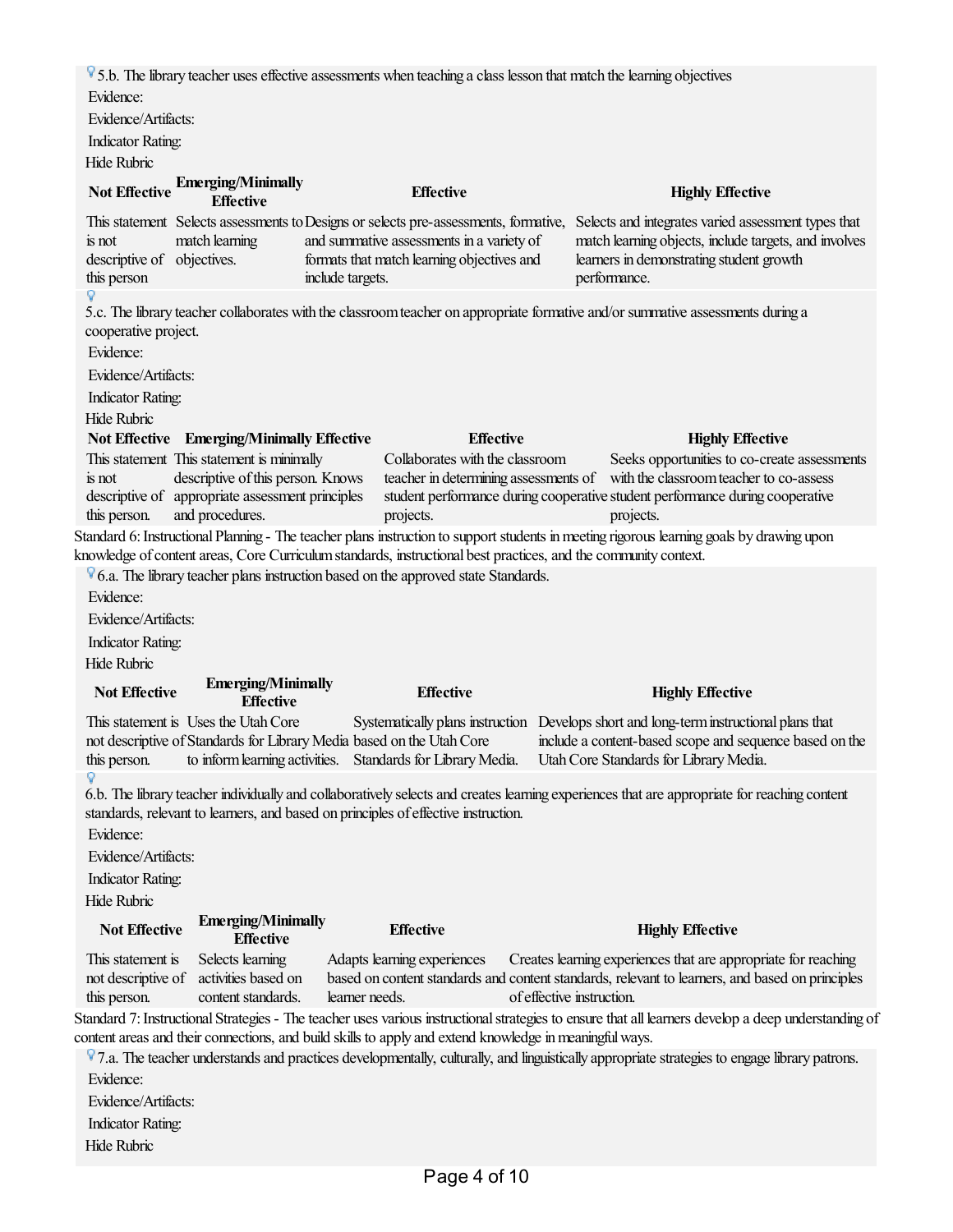| <b>Not Effective</b>                                                                      | <b>Emerging/Minimally</b><br><b>Effective</b>                           |                | <b>Effective</b>                                                                                                     |                 | <b>Highly Effective</b>                                                                                                                                                                                                                                                                                                                                                                 |
|-------------------------------------------------------------------------------------------|-------------------------------------------------------------------------|----------------|----------------------------------------------------------------------------------------------------------------------|-----------------|-----------------------------------------------------------------------------------------------------------------------------------------------------------------------------------------------------------------------------------------------------------------------------------------------------------------------------------------------------------------------------------------|
| This statement is not<br>descriptive of this<br>person.                                   | Identifies practices and<br>strategies that engage<br>patrons.          |                | Uses developmentally, culturally, and<br>linguistically appropriate instructional<br>strategies.                     |                 | Demonstrates a variety of effective instructional<br>strategies to meet the needs of individual<br>students.                                                                                                                                                                                                                                                                            |
| Evidence:<br>Evidence/Artifacts:<br><b>Indicator Rating:</b><br><b>Hide Rubric</b>        | perspectives to answer questions and solve real-world problems.         |                |                                                                                                                      |                 | 7.b. The teacher provides opportunities for students to understand, analyze, and apply information from multiple and diverse sources and                                                                                                                                                                                                                                                |
|                                                                                           | Not Effective Emerging/Minimally<br><b>Effective</b>                    |                | <b>Effective</b>                                                                                                     |                 | <b>Highly Effective</b>                                                                                                                                                                                                                                                                                                                                                                 |
| This statement Uses a variety of<br>is not<br>descriptive of instruction.<br>this person. | sources to inform                                                       | understanding. | Systematically includes a variety of<br>perspectives and sources to stimulate<br>questioning, analysis, and increase | world problems. | Provides opportunities for students to understand, analyze,<br>and apply information from multiple and diverse sources and<br>perspectives in order to answer questions and solve real-                                                                                                                                                                                                 |
| Q<br>Evidence:<br>Evidence/Artifacts:<br><b>Indicator Rating:</b><br>Hide Rubric          | these resources for quality, accuracy, and effectiveness.               |                |                                                                                                                      |                 | 7.c. The teacher supports content and skill development by using multiple media and technology resources and knows how to evaluate                                                                                                                                                                                                                                                      |
| <b>Not Effective</b>                                                                      | <b>Emerging/Minimally</b><br><b>Effective</b>                           |                | <b>Effective</b>                                                                                                     |                 | <b>Highly Effective</b>                                                                                                                                                                                                                                                                                                                                                                 |
| This statement is not<br>descriptive of this<br>person.                                   | Uses technology to<br>support instruction.                              |                | Assesses and uses various technologies to<br>support students' content and skill<br>development.                     |                 | Uses technology to foster student engagement<br>in higher level content and skill development.                                                                                                                                                                                                                                                                                          |
|                                                                                           | practice to meet the needs of each learner.                             |                |                                                                                                                      |                 | Standard 8: Reflection and Continuous Growth - The teacher is a reflective practitioner who uses evidence to continually evaluate and adapt                                                                                                                                                                                                                                             |
| Q<br>Evidence:<br>Evidence/Artifacts:<br><b>Indicator Rating:</b><br><b>Hide Rubric</b>   |                                                                         |                |                                                                                                                      |                 | 8.a. The library teacher independently and in collaboration with colleagues, uses a variety of data to evaluate and reflect on teaching results.                                                                                                                                                                                                                                        |
| <b>Not Effective</b>                                                                      | <b>Emerging/Minimally</b><br><b>Effective</b>                           |                | <b>Effective</b>                                                                                                     |                 | <b>Highly Effective</b>                                                                                                                                                                                                                                                                                                                                                                 |
| This statement is<br>this person.                                                         | Adjusts instruction<br>not descriptive of based on student<br>outcomes. |                | strategies based on past student<br>performance.<br>Collaborates with colleagues to<br>and meet learning needs.      |                 | Assesses student progress and adapts Uses a multiple data sources to evaluate the outcomes of<br>teaching and learning, in order to reflect on, and adapt<br>planning and instruction.<br>Understands the roles of and collaborates with a full<br>evaluate learning outcomes and identifyrange of colleagues and support specialists to help meet<br>the unique needs of all students. |
| Q<br>Evidence:<br>Evidence/Artifacts:<br><b>Indicator Rating:</b><br>Hide Rubric          | supports for reflection and problem-solving.                            |                |                                                                                                                      |                 | 8.b. The library teacher actively seeks professional, community, and technological learning experiences within and outside the school, as                                                                                                                                                                                                                                               |
| <b>Not Effective</b>                                                                      | <b>Emerging/Minimally</b><br><b>Effective</b>                           |                | <b>Effective</b>                                                                                                     |                 | <b>Highly Effective</b>                                                                                                                                                                                                                                                                                                                                                                 |
|                                                                                           |                                                                         |                | $P$ age 5 of 10                                                                                                      |                 |                                                                                                                                                                                                                                                                                                                                                                                         |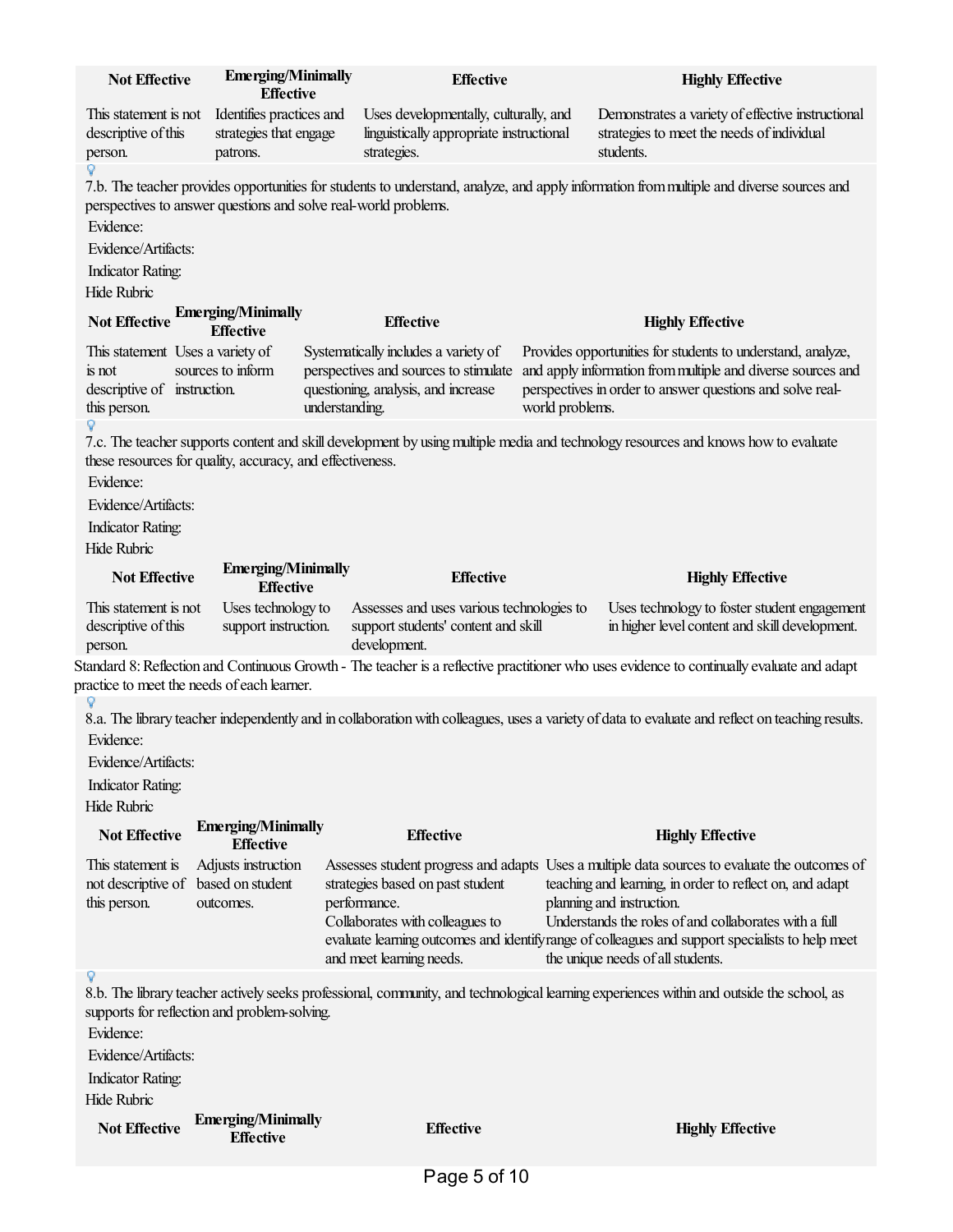This statement is Participates in new Applies professional learning to classroom Seeks professional learning within and outside the not descriptive of learning experiences. practiceand evaluates the use of new schoolsetting to refine professional practices approaches based on student outcomes. based on feedback and reflection. this person. 8.c. The library teacher recognizes and reflects on personal and professional biases and accesses resources to deepen understanding of differences to build stronger relationships and create more relevant learning experiences. Evidence: Evidence/Artifacts: Indicator Rating: Hide Rubric **Not Effective Emerging/Minimally Effective Effective Highly Effective** This statement is Acknowledges that everyone has Identifies own background and Identifies and accesses resources that not descriptive of biases based on their knowledge experiences that impact teaching and support the development of a broader this person. and experience. learning relationships. understanding of differences. 8.d. The library teacher actively investigates and considers new ideas that improve teaching and learning and draws on current education policy and research as sources ofreflection. Evidence: Evidence/Artifacts: Indicator Rating: Hide Rubric **Not Effective Emerging/Minimally Effective Effective Highly Effective** This statement Participates in professional Actively investigates and Seeks new ideas and participates in dialogue regarding is not development opportunities and considers new ideas, current new research, regulations, and requirements and the descriptive of considers new ideas to improve research, and policy as sources subsequent implications for classroom teaching and this person. teaching. ofreflection. learning 8.e. The library teacher develops a professional learning plan based on the needs of learners and educational communities. Evidence: Evidence/Artifacts: Indicator Rating: Hide Rubric **Emerging/Minimally Not Effective Effective Highly Effective Effective** This statement is not Participates in learning Consults with supervisor to develop Developsa professionallearning plan based on the Standards and the needs of individual learners and the descriptive of this experiences as they astandards-based professional educational community. person. arise. learning plan. Standard 9: Leadership and Collaboration. The teacher is a leader who engages collaboratively with learners, families, colleagues, and community members to build a shard vision and supportive professional culture focused on student growth and success. Q 9.a. The library teacher prepares for and participates actively as a team member in decision-making processes and building a shared culture that affects the school and larger educational community. Evidence: Evidence/Artifacts: Indicator Rating: Hide Rubric **Not Effective Emerging/Minimally Effective Effective Highly Effective** This statement is Knows school-wide policiesand Establishes positive working relationships Takes initiative to participate in not descriptive of practices and displays awareness of and participates in the school's decisiondeveloping and implementing policies this person. the school improvement plan. making processes as required. and practices that improve instruction. Participates in developing and/or Collaborates with colleagues on school implementing the school improvement improvement issues. plan.  $\sqrt[6]{9}$ . The library teacher participates actively as part of the community through stakeholder feedback. Evidence:

Evidence/Artifacts: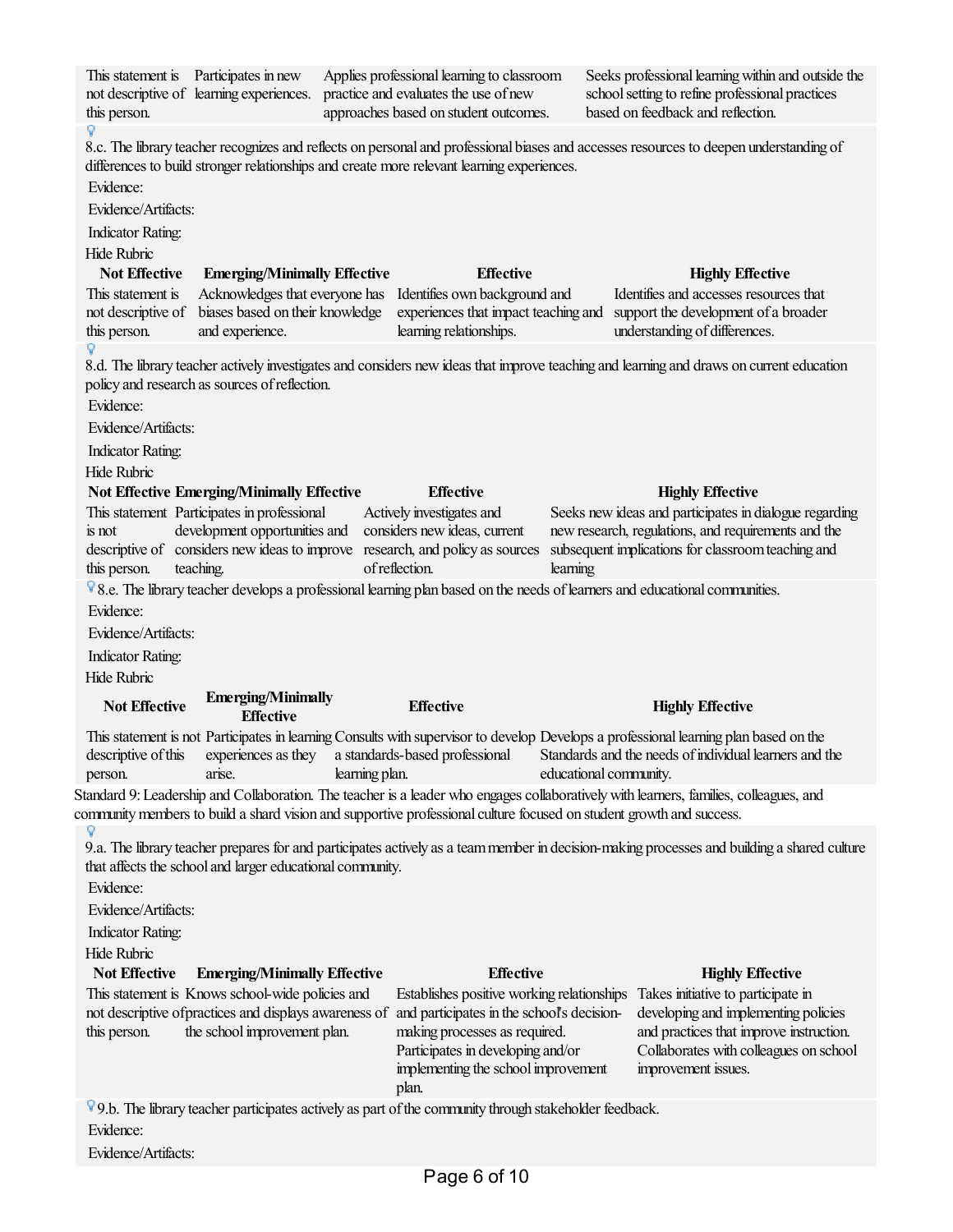Standard 10: Professional and Ethical Behavior - The teacher demonstrates the highest standard of legal, moral, and ethical conduct as specified in Utah State Board Rule R277-515. Indicator Rating: Hide Rubric **Not Effective Emerging/Minimally Effective Effective Highly Effective** This statement is not descriptive of this person. Participates in survey Participates in survey and uses feedback to make adjustments. Assumes a leadership role by sharing strategies for applying feedback to make adjustments.  $9c$ . The library teacher advocates for the students, the school, the community, and the profession. Evidence: Evidence/Artifacts: Indicator Rating: Hide Rubric **Not Effective Emerging/Minimally Effective Effective Highly Effective** This statement is not Contributes to student Advocates forallstudents to be prepared descriptive of this success. person. for high school graduation and future school and/or work success. Seeks opportunities to positively impact teaching quality, schoolimprovement,and student achievement. Actively communicates the vision of college and career readiness to students. Actively participates, promotes, and provides support for initiatives in the school and community to impact student success. 9.d. The library teacher engages in professional learning to enhance knowledge and skill, to contribute to the knowledge and skill of others and to work collaboratively to advance professional practice. Evidence: Evidence/Artifacts: Indicator Rating: Hide Rubric **Not Effective Emerging/Minimally Effective Effective Highly Effective** This statement is not descriptive of this person. Recognizes colleagues as resources to enhance knowledge and skill. Engages in professional learning with colleagues to enhance professional practice. Participates in professional dialogue, peer observation and feedback, peer coaching, and other collegial learning activities. 10.a. The library teacher is responsible for compliance with federal and state laws, State Board of Education administrative rules, state assessment policies, local board policies, and supervisory directives. Evidence: Evidence/Artifacts: Indicator Rating: Hide Rubric **Not Effective Emerging/Minimally Effective Effective Highly Effective** This statement is Advocates forand models not descriptive compliance with lawand rules of this person. governing ethical conduct of educators. Knows which laws, rules, policies, and directives guide legal, moral, and ethical conduct of educators and where to access them. Adheres to and upholds laws, rules, policies,and directives,and holds others accountable to do the same. 10.b. Avoidsactions whichmay adversely affectability to performassigned dutiesand carry out theresponsibilities ofthe profession, including role-model responsibilities. Evidence: Evidence/Artifacts: Indicator Rating: Hide Rubric **Not Effective Emerging/Minimally Effective Effective Highly Effective**

Page 7 of 10

This statement is not Knows district policy Models expectations of district Models high expectations of district policy and assigned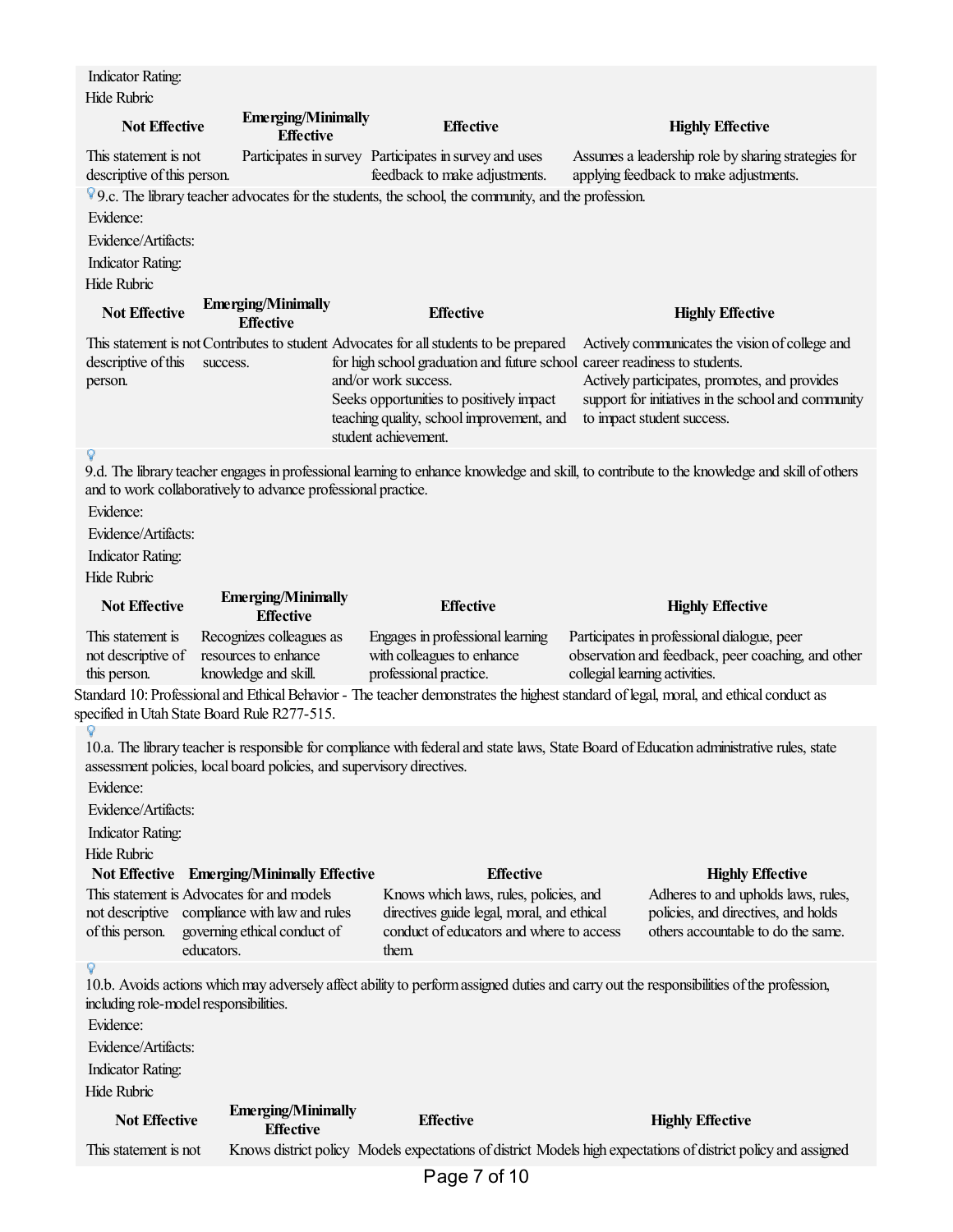| descriptive of this<br>person.                                                                                    |                                                                                                                          | and assigned duties. policy and assigned duties.                                   |                                                                      | duties and holds others accountable to do the same.                                                                                                                                                                                     |  |
|-------------------------------------------------------------------------------------------------------------------|--------------------------------------------------------------------------------------------------------------------------|------------------------------------------------------------------------------------|----------------------------------------------------------------------|-----------------------------------------------------------------------------------------------------------------------------------------------------------------------------------------------------------------------------------------|--|
| Evidence:                                                                                                         | upgrades, renewals and additional requirements in a timely way.                                                          |                                                                                    |                                                                      | 10.c. Takes responsibility to understand professional requirements, to maintain a current Utah Educator License, and to complete license                                                                                                |  |
| Evidence/Artifacts:                                                                                               |                                                                                                                          |                                                                                    |                                                                      |                                                                                                                                                                                                                                         |  |
| <b>Indicator Rating:</b>                                                                                          |                                                                                                                          |                                                                                    |                                                                      |                                                                                                                                                                                                                                         |  |
| <b>Hide Rubric</b>                                                                                                |                                                                                                                          |                                                                                    |                                                                      |                                                                                                                                                                                                                                         |  |
| <b>Not Effective</b>                                                                                              | <b>Emerging/Minimally</b><br><b>Effective</b>                                                                            | <b>Effective</b>                                                                   |                                                                      | <b>Highly Effective</b>                                                                                                                                                                                                                 |  |
| This statement is not Maintains current<br>descriptive of this<br>person.                                         | license.                                                                                                                 | Maintains current license and<br>works to complete renewal<br>requirements.        | of renewal requirements.                                             | Maintains current license, works to complete renewal<br>requirements, and keeps an organized and up-to-date record                                                                                                                      |  |
|                                                                                                                   | $\sqrt[6]{}$ 10.d Maintains accurate instructional and non-instructional records.                                        |                                                                                    |                                                                      |                                                                                                                                                                                                                                         |  |
| Evidence:                                                                                                         |                                                                                                                          |                                                                                    |                                                                      |                                                                                                                                                                                                                                         |  |
| Evidence/Artifacts:                                                                                               |                                                                                                                          |                                                                                    |                                                                      |                                                                                                                                                                                                                                         |  |
|                                                                                                                   |                                                                                                                          |                                                                                    |                                                                      |                                                                                                                                                                                                                                         |  |
| <b>Indicator Rating:</b>                                                                                          |                                                                                                                          |                                                                                    |                                                                      |                                                                                                                                                                                                                                         |  |
| <b>Hide Rubric</b>                                                                                                | <b>Emerging/Minimally</b>                                                                                                |                                                                                    |                                                                      |                                                                                                                                                                                                                                         |  |
| <b>Not Effective</b>                                                                                              | <b>Effective</b>                                                                                                         | <b>Effective</b>                                                                   |                                                                      | <b>Highly Effective</b>                                                                                                                                                                                                                 |  |
| This statement is not<br>descriptive of this<br>person.                                                           |                                                                                                                          |                                                                                    |                                                                      | Maintains accurate instructional Maintains accurate instructional Innovates and shares methods for maintaining<br>OR non-instructional records. AND non-instructional records. accurate instructional and non-instructional<br>records. |  |
|                                                                                                                   | $\nabla$ 10.e. Maintains integrity and confidentiality in matters concerning student records and collegial consultation. |                                                                                    |                                                                      |                                                                                                                                                                                                                                         |  |
| Evidence:                                                                                                         |                                                                                                                          |                                                                                    |                                                                      |                                                                                                                                                                                                                                         |  |
| Evidence/Artifacts:                                                                                               |                                                                                                                          |                                                                                    |                                                                      |                                                                                                                                                                                                                                         |  |
| <b>Indicator Rating:</b>                                                                                          |                                                                                                                          |                                                                                    |                                                                      |                                                                                                                                                                                                                                         |  |
| <b>Hide Rubric</b>                                                                                                |                                                                                                                          |                                                                                    |                                                                      |                                                                                                                                                                                                                                         |  |
| <b>Not Effective</b>                                                                                              | <b>Emerging/Minimally</b><br><b>Effective</b>                                                                            | <b>Effective</b>                                                                   |                                                                      | <b>Highly Effective</b>                                                                                                                                                                                                                 |  |
| This statement is not                                                                                             | Aware of district                                                                                                        | Upholds district                                                                   |                                                                      | Models high expectations of district records policies and holds                                                                                                                                                                         |  |
| descriptive of this person.                                                                                       | records policies.                                                                                                        | records policies                                                                   | others accountable to do the same.                                   |                                                                                                                                                                                                                                         |  |
|                                                                                                                   | $\sqrt[6]{}$ 10.f. Develops appropriate student-teacher relationships as defined in rule, law, and policy.               |                                                                                    |                                                                      |                                                                                                                                                                                                                                         |  |
| Evidence:                                                                                                         |                                                                                                                          |                                                                                    |                                                                      |                                                                                                                                                                                                                                         |  |
| Evidence/Artifacts:                                                                                               |                                                                                                                          |                                                                                    |                                                                      |                                                                                                                                                                                                                                         |  |
| <b>Indicator Rating:</b>                                                                                          |                                                                                                                          |                                                                                    |                                                                      |                                                                                                                                                                                                                                         |  |
| Hide Rubric                                                                                                       |                                                                                                                          |                                                                                    |                                                                      |                                                                                                                                                                                                                                         |  |
| <b>Not Effective</b>                                                                                              | <b>Emerging/Minimally</b><br><b>Effective</b>                                                                            | <b>Effective</b>                                                                   |                                                                      | <b>Highly Effective</b>                                                                                                                                                                                                                 |  |
| This statement is not<br>descriptive of this                                                                      | Aware of student-<br>teacher relationship                                                                                | Develops appropriate student-teacher<br>relationships as defined in rule, law, and |                                                                      | Models appropriate student-teacher<br>relationships and expects the same of                                                                                                                                                             |  |
| person.                                                                                                           | policies.                                                                                                                | policy.                                                                            |                                                                      | others.                                                                                                                                                                                                                                 |  |
| <sup>1</sup> 10.g. Maintains professional demeanor and appearance as defined by the Local Education Agency (LEA). |                                                                                                                          |                                                                                    |                                                                      |                                                                                                                                                                                                                                         |  |
| Evidence:                                                                                                         |                                                                                                                          |                                                                                    |                                                                      |                                                                                                                                                                                                                                         |  |
| Evidence/Artifacts:                                                                                               |                                                                                                                          |                                                                                    |                                                                      |                                                                                                                                                                                                                                         |  |
| <b>Indicator Rating:</b>                                                                                          |                                                                                                                          |                                                                                    |                                                                      |                                                                                                                                                                                                                                         |  |
| Hide Rubric                                                                                                       |                                                                                                                          |                                                                                    |                                                                      |                                                                                                                                                                                                                                         |  |
| <b>Not Effective</b>                                                                                              | <b>Emerging/Minimally</b><br><b>Effective</b>                                                                            |                                                                                    | <b>Effective</b>                                                     | <b>Highly Effective</b>                                                                                                                                                                                                                 |  |
| This statement is not                                                                                             | Maintains professional<br>descriptive of this person. demeanor OR appearance.                                            |                                                                                    | Maintains professional demeanor AND<br>appearance as defined by LEA. | Models professional demeanor and<br>appearance as defined by LEA.                                                                                                                                                                       |  |
|                                                                                                                   |                                                                                                                          |                                                                                    |                                                                      | Standard 11: Resource Management - The teacher manages the financial, instructional, promotional, and personal management work connected                                                                                                |  |

with creating and maintaining a high quality library.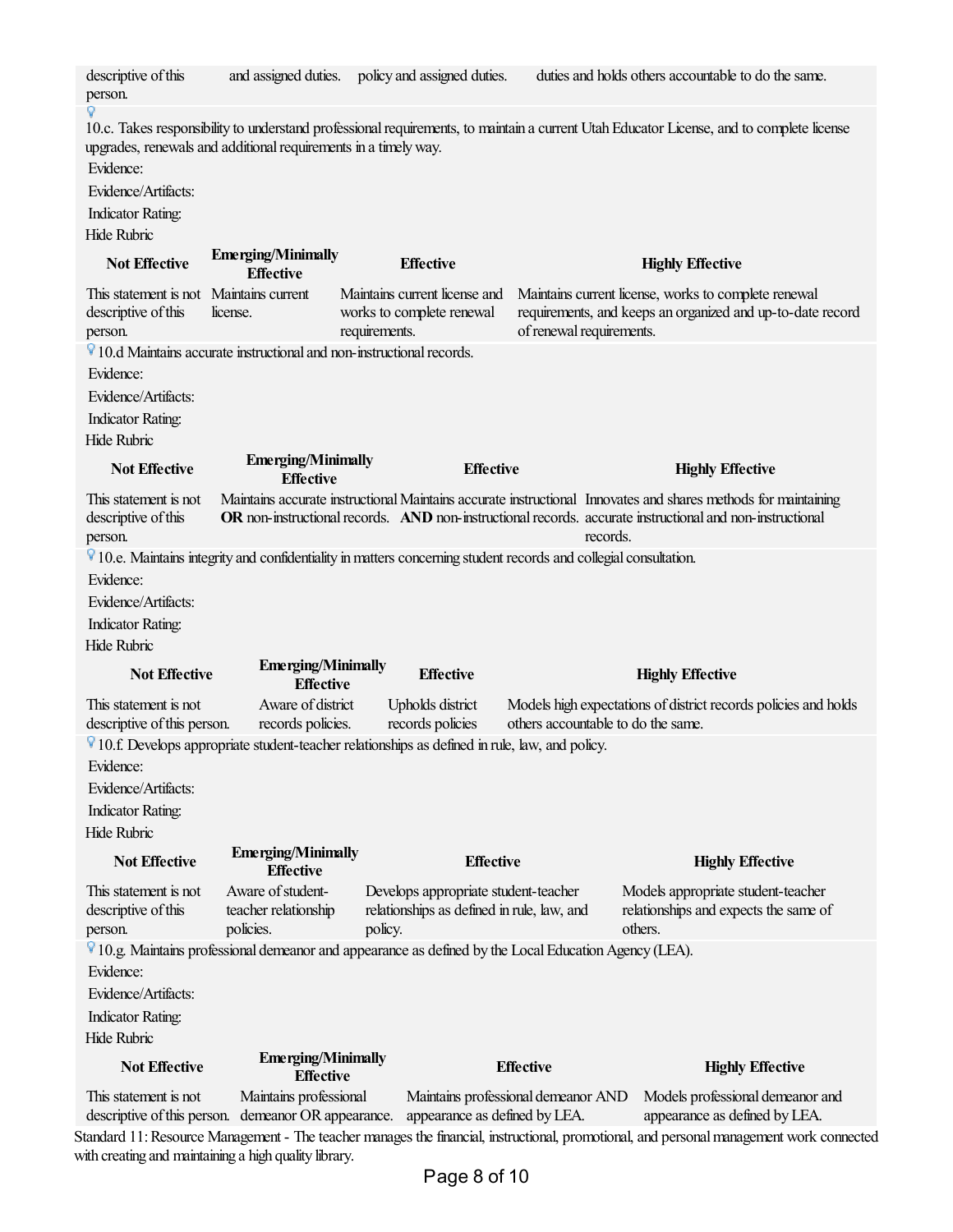11.a. The library teacher creates a strategic plan for collection development that reflects the current needs and interests of students and teachers. Evidence: Evidence/Artifacts: Indicator Rating: Hide Rubric **Not Effective Emerging/Minimally Effective Effective Highly Effective** This statement books and materials that are is not descriptive that reflect academic and ofthis person. Uses all library funding on appropriate for the school and extracurricular goals for students as readers. Implements a plan for renewing the library collection through Implements a plan for renewing the appropriate use of library funding on books and materials the library collection that includes that are appropriate for the school and that reflect academic a plan for collaboration and input and extracurricular goals for students as readers and the efficient weeding of books that are no longer current or usable. from all stakeholders to determine high-need or high-interest materials. Identifies areas in the collection that need focused attention and development based on input.  $\nabla$  11.b. The library teacher manages the budget and expenditures of the library in an appropriate manner Evidence: Evidence/Artifacts: Indicator Rating: Hide Rubric **Not Effective Emerging/Minimally Effective Effective Highly Effective** This statement is accordance with not descriptive ofthis person. Spends all funds in district policies. Spends all funds in accordance with district policies. Expenditures support the plan for the library collection and goals. Spends all funds in accordance with district policies. Expenditures support the plan for the library collection and goals. Expenditures target specific areas of need and support the school community, including collaborative projects and independent student work and reading. 11.c. Thelibrary teacher promotes thelibrary and library programs to all patrons, including students, teachers,and community. Evidence: Evidence/Artifacts: Indicator Rating: Hide Rubric **Not Effective Emerging/Minimally Effective Effective Highly Effective** This statement is not descriptive of library activities. this person. Creates regular communication channels variety of strategies to inform and interest to inform all patrons of students, teachers, and parents in using the library teachers, and parents in using the library for a Communicates with library patrons using a for a variety of activities. Communicates with library patrons using a variety of strategies to inform and interest students, variety of activities. Creates events and activities in the library that promote the use of the facilities and resources. 11.d. Thelibrary teacher manages thetimeand behavior oflibrary aides or other paraprofessionals in an effectiveand appropriate manner (ifappropriate). Evidence: Evidence/Artifacts: Indicator Rating: Hide Rubric **Not Effective Emerging/Minimally Effective Effective Highly Effective** This statement is performance of library aides Monitors the time and Monitors the time and performance Monitors the time and performance of library aides or of library aides or clerks. Structures clerks. Structures work to allow for effective scheduling